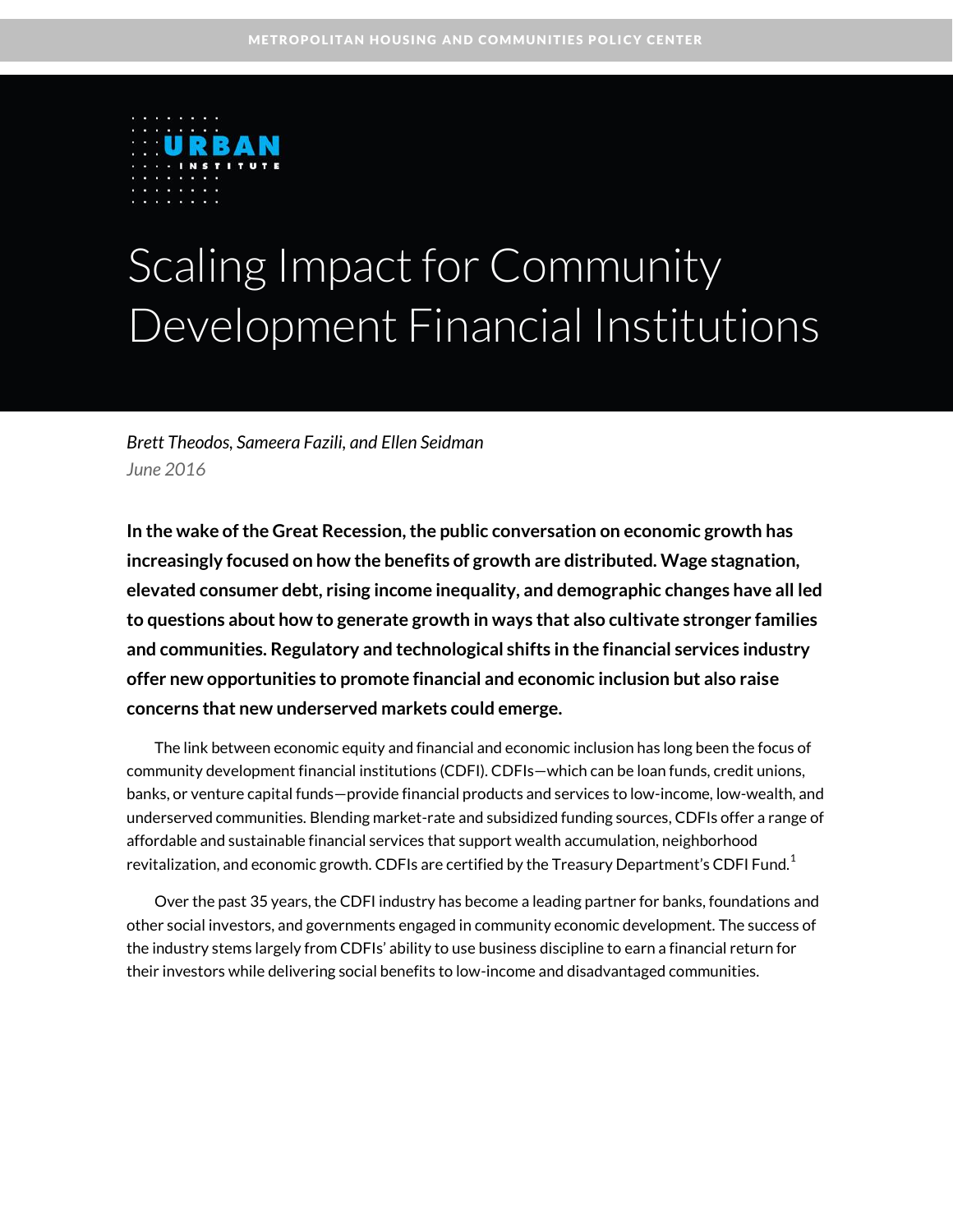#### BOX 1

#### **The Urban Institute's Collaboration with JPMorgan Chase**

The Urban Institute is collaborating with JPMorgan Chase over five years to inform and assess JPMorgan Chase's philanthropic investments in key initiatives. One of these is Partnerships for Raising Opportunity in Neighborhoods (PRO Neighborhoods), a \$125 million, five-year initiative to identify and support custom solutions for the unique challenges facing disadvantaged neighborhoods in US cities, with community development financial institutions (CDFIs) as critical partners in that effort. The goals of the collaboration include using data and evidence to inform JPMorgan Chase's philanthropic investments, assessing whether its programs are achieving desired outcomes, and informing the larger fields of policy, philanthropy, and practice. This brief outlines the challenges CDFIs face as they attempt to scale their ability to promote economic inclusion and economic equity, while maintaining and improving financial strength. Urban Institute research is exploring the complexity of how to build CDFI capacity and impact, recognizing the diverse ways CDFIs serve their target communities.

As demand for CDFI services is likely to expand in today's economic climate, how can CDFIs continue to scale their ability to promote economic inclusion and economic equity? To better understand this question, the Urban Institute, with support from the JPMorgan Chase Foundation, convened leading small and midsize CDFI loan funds, banks and credit unions. This brief summarizes how participants perceived and managed the complex balancing act of growing their financial strength while achieving both margin and mission.

In this brief, we first examine what scale means for CDFIs and note participants' focus on scaling impact and their concerns about conflating size with scale. We next look more closely at how CDFIs use their development and technical assistance services to achieve deeper impact and the critical role CDFIs often play as conveners and thought leaders. We then offer insights participants shared from their past experiences. Finally, we highlight the important role funding and balance-sheet management play in determining the type of future growth the industry can achieve.

#### Different Approaches to Scaling Impact: CDFI Roles

Scaling mission-oriented institutions is complex. Size alone does not capture whether social performance, the second bottom line of all CDFIs, has also expanded. Participants agreed that a CDFI's growth should be measured by its impact, since impact—rather than volume—reflects how CDFIs are serving their target communities. To the participants, the important measure is whether their social performance has increased—whether they expand the type of impacts they achieve, the volume of their impact, or the communities they serve.

At the same time, participants did not think growth and mission are necessarily at odds with one another. Instead, a CDFI and its supporters should first consider what function or role the institution wants to play in its target market. Some participants see themselves as service providers: they offer a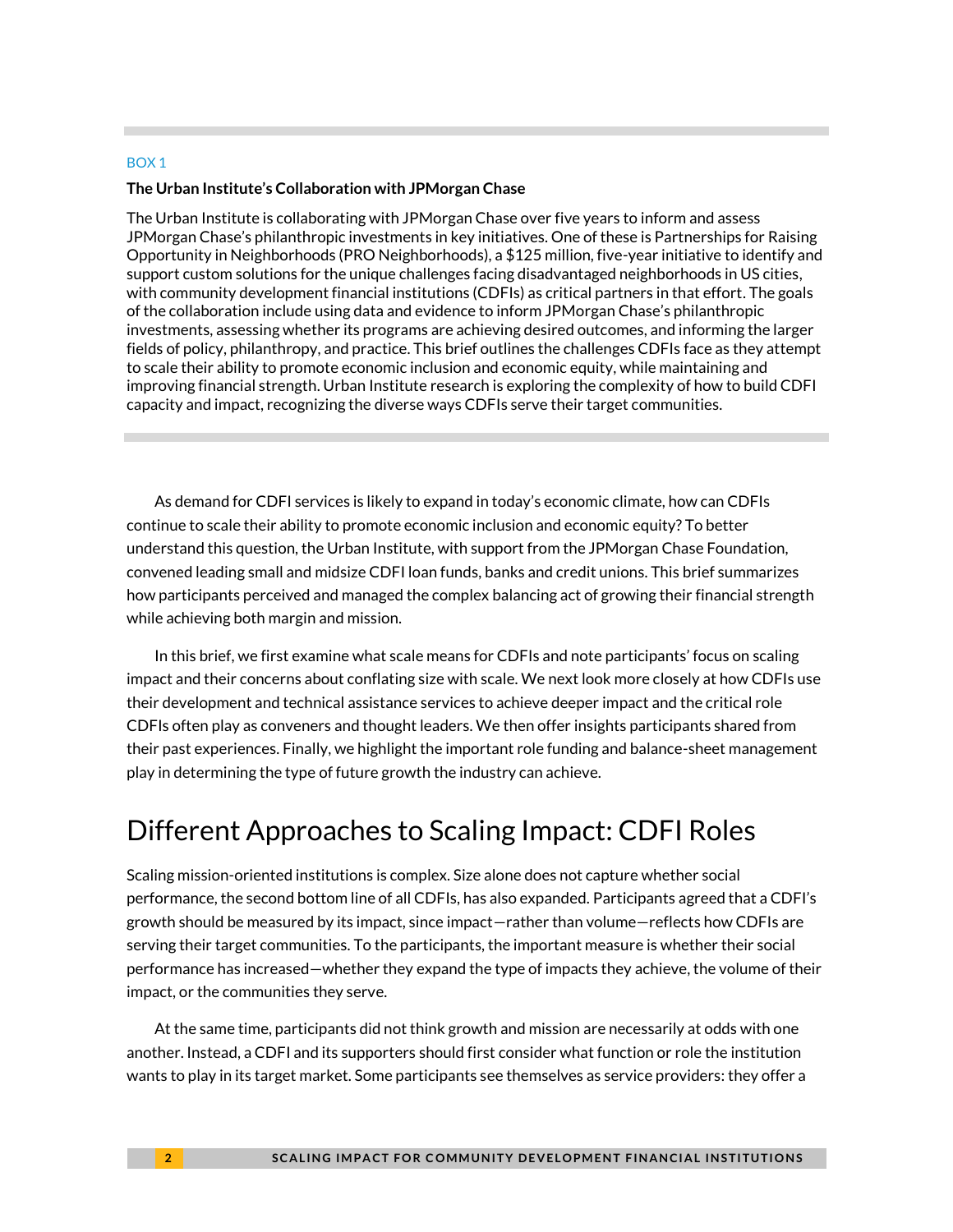suite of products to underserved markets or individuals, wherever they may be. Others are committed to being deeply place-based institutions, working to stabilize or provide opportunity to a particular community or region. Others follow both strategies. Some CDFIs will measure success through peoplebased metrics, others will choose place-based metrics, and some may use both. In addition, CDFIs frequently function as connectors or conveners for ongoing conversations that cross the philanthropic, business, and government sectors, bringing key players to the table and staffing the resulting collaborations.

Discussion of how participants deliver impact ranged from how they deploy their credit tools to how they use their social and intellectual capital. On the credit side, CDFIs discussed several roles they play in their target markets:

- *Market maker.* Sometimes a disadvantaged community has a particular need that no existing product or service addresses. A CDFI might step in and design new products that can improve the economic well-being of the target population. ROC-USA, developed by the New Hampshire Community Loan Fund, helps manufactured-housing residents finance the conversion of their communities to resident ownership.
- *Market alternative.* Sometimes mainstream lenders do not or cannot meet the basic credit and investment needs of disadvantaged communities, particularly at a price that residents can afford. Mainstream institutions may not have appropriate products, may not be serving the area, or the community and the mainstream institutions may have a historic trust deficit. CDFIs are able to step in and offer the products and services that a mainstream lender has not been able to provide. Microlenders such as Opportunity Fund and LiftFund are alternative business lenders. Rural Community Assistance Corporation's household well-water loans are an example of a consumer-oriented product a CDFI can offer as an alternative to more expensive or nonexistent mainstream options.
- *Market catalyst.* Sometimes mainstream lenders are not sure how to deliver their suite of products and services to a disadvantaged community or cannot find a cost-effective way to originate loans in particular places. They might turn to CDFIs as a source of deal flow, tasking them with the structuring of complex deals that fit the risk tolerance of mainstream lenders. In this way, CDFIs help draw mainstream investors into new markets or attract a higher volume of financing into particular markets. Once the lender has grown more familiar with the market, it might even begin lending without the help of a CDFI. This type of activity has helped jump-start financing for both affordable housing and charter schools.

Participant CDFIs often filled more than one of these market roles, depending on the specific needs of and opportunities presented by their target markets.

Many participants also deployed their social and intellectual capital to create social benefits. Like financing, these tools can be expanded or used to help the CDFI achieve scale. Regarding the goal of leveraging social and intellectual capital to upgrade a particular neighborhood or locality, participants mentioned three primary approaches: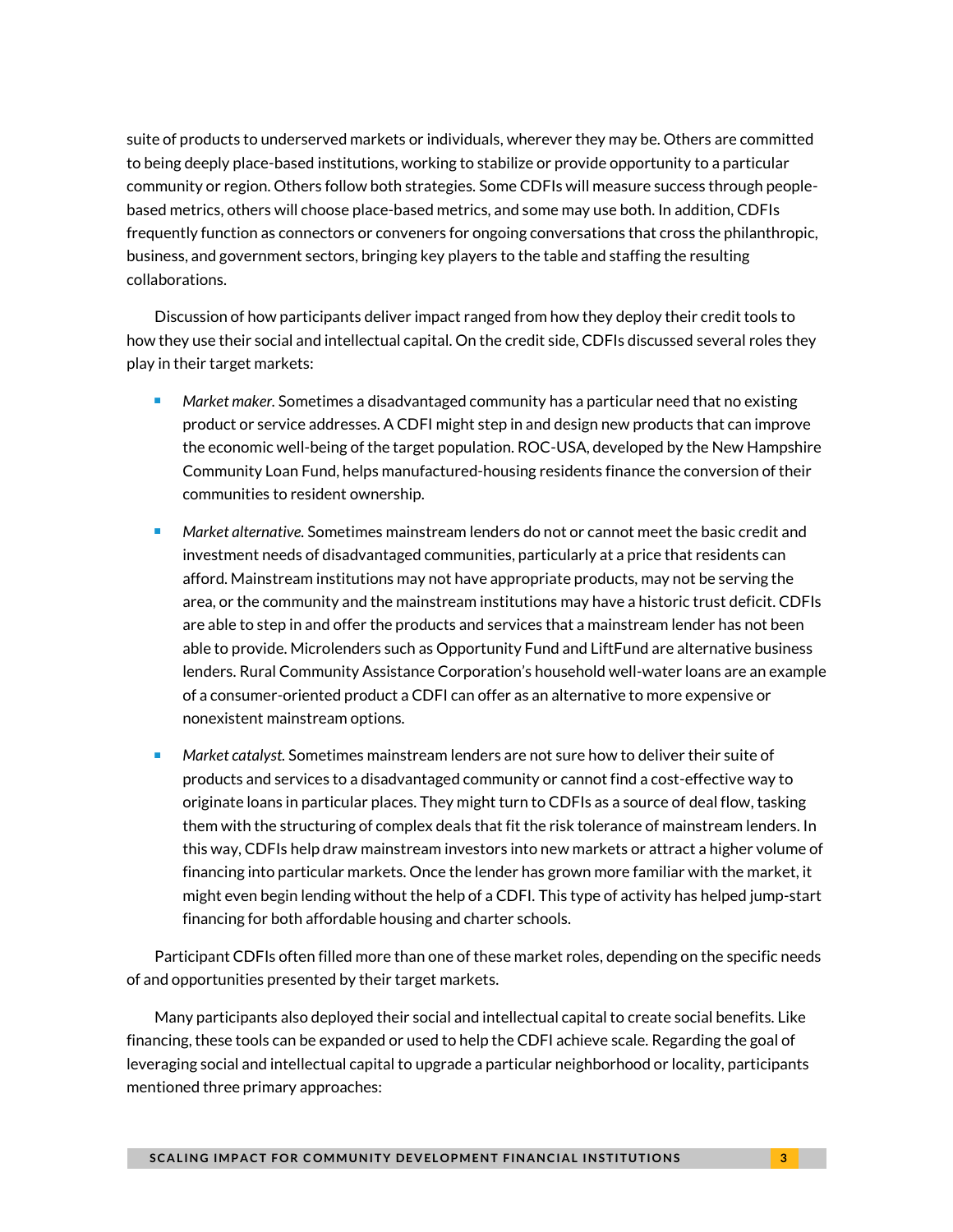- *Community quarterback.* Sometimes key players in the local community development ecosystem have trouble coming together to develop or implement a shared vision. Given the hybrid nature of CDFIs—to achieve community development goals while seeking financial return--they can be a natural bridge between the public and private sectors, philanthropy, and community developers. The CDFI quarterback is often also able to help fund pieces of shared objectives. A CDFI may even develop a niche product in a particular sector, like healthy foods, charter schools or transit-oriented development, which the CDFI is able to scale by being a quarterback in different communities.
- *Economic development catalyst.* A CDFI's thought leadership may be applied more broadly in a community trying to find new economic drivers. In this model, CDFIs catalyze economic development and may help lead public conversations on inclusive growth, for example, and combine thought leadership with a suite of services. CDFIs employing this strategy are often deeply place-based and may make deliberate, sector-based investments that balance a marketdriven investment approach with a commitment to sustainable and equitable models of growth that drive the creation of quality jobs. Craft3's work investing in regional food supply chains in rural and urban Oregon and Washington is one example of this approach applied at scale.
- *Multimarket catalyst*. Some CDFIs are structured as intermediaries to facilitate growth of locally based affiliates across markets. The goal is achieve more collectively than the groups could achieve alone, by bringing together organizations committed to a certain population, type of community, or product type. One prominent example is the National Association for Latino Community Asset Builders, which has chosen a path to scale where local organizations unite as a federation in order to access funding and technical assistance resources less expensively than if each smaller organization had tried to expand on its own.

Participants reported that their individual impact strategies led them toward different scaling strategies. The economic development catalysts focused on balancing expansion with local expertise because their work hinged on an ability to be known and trusted by many local stakeholders. Some community quarterbacks were able to move between markets and still serve the quarterback function by partnering with one or more local CDFIs or community-based organizations. The CDFIs serving as market makers, market alternatives, market catalysts, and multimarket catalysts felt the least constrained by geography and could rely on technology or partnerships to drive their growth.

# How CDFIs Deepen Their Impact: The Role of Technical Assistance and Development Services

Participant CDFIs believed that achieving impact requires more than just originating a loan. To be most effective, participants said they first determine what the right tools are to tackle a given community development challenge. If the answer is more than a financial product, the CDFI must determine how to deliver some additional suite of services directly, through a subsidiary, or through a partnership.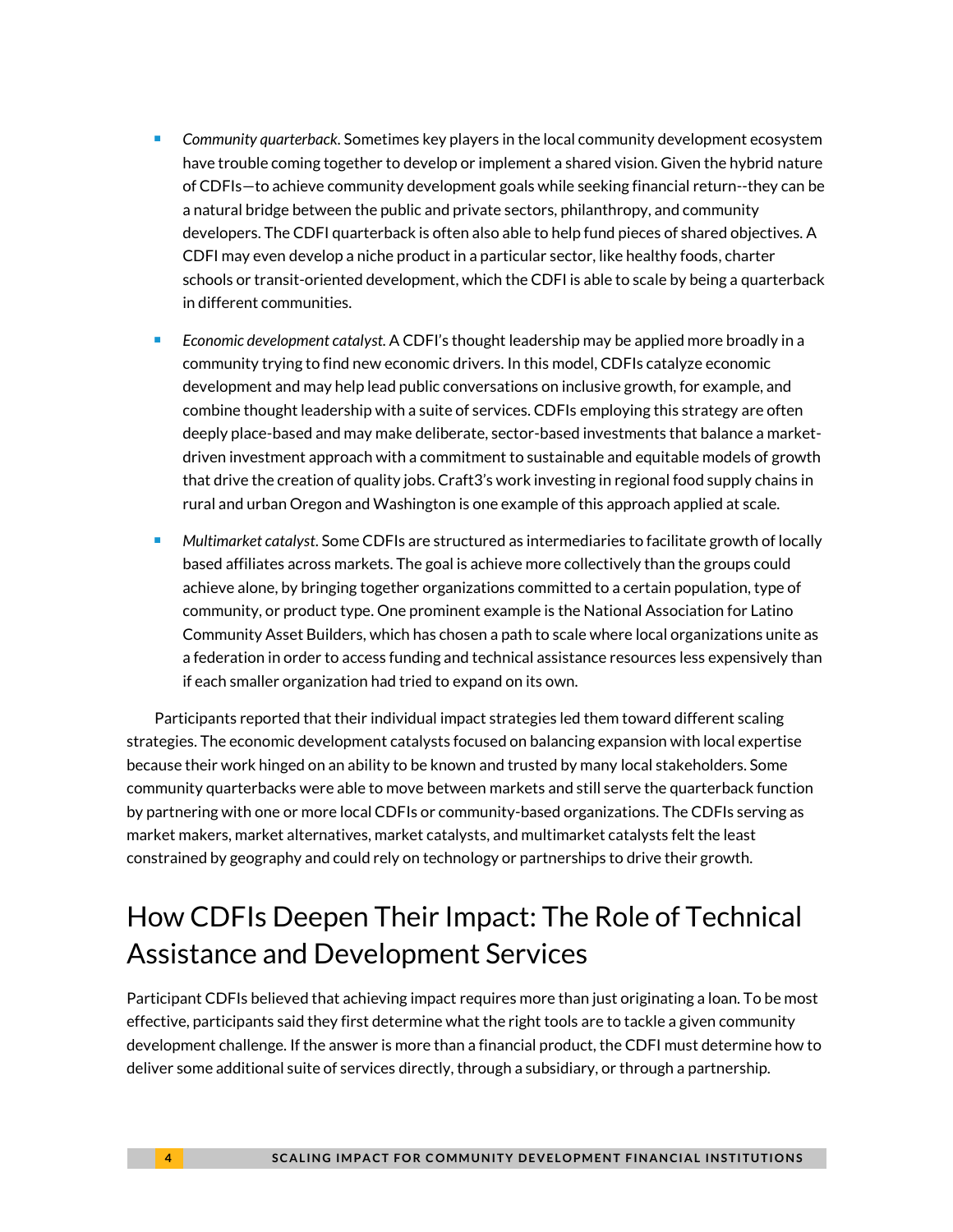Participants agreed that developmental services are crucial to the CDFI industry's social mission but recognized that the character of and funding for those services vary dramatically. The services a CDFI chooses to provide usually relate to the impact strategies the CDFI is pursuing.

Development services can be deployed proactively and deliberately as part of a wider impact strategy or more reactively. Participants identified five main types of services:

- *Integrated lending.* While most participants described specific technical assistance services, some large microlenders and smaller affordable housing lenders integrated their services with their lending system. Their origination and underwriting systems may be designed, for example, to identify needs and qualify customers who are likely to succeed. This is important because participants also recognized that declining a loan can be a vital part of meeting mission: if a borrower is not ready for a loan, it is counterproductive to burden him with unsustainable debt.
- *Business development.* Business lenders said they often try to provide some technical assistance to their small-business borrowers, including guidance on business planning, budgeting, or marketing. This assistance can be provided directly by the CDFI and its staff or through strategic partnerships. CDFIs that directly provide these services may fund them through feefor-service government contracts or through general overhead by integrating the services into the CDFI's risk management practices. Other CDFIs have invested in technology platforms that offer borrowers tools and services in a cost-effective and scalable manner. Participants mentioned that Small Business Administration programs were an important source of funding for CDFIs providing these services to entrepreneurs, although some also stated that the programs could be difficult to use efficiently.
- *Financial capability.* CDFIs that work on housing or consumer finance often provide financial education, counseling, or coaching services to help strengthen borrowers' ability to repay loans and improve their financial health. These services are often funded by grants from foundations, governments, and financial institutions. However, some CDFIs are integrating financial capability training, particularly homebuyer preparation, into their business model through cross-subsidization by related lines of business such as real estate brokerage or housing development. One example of this approach is Homewise, a CDFI based in New Mexico. $^2$  $^2$
- *Deal structuring.* Some participants offer financial advisory services akin to investment banking to the community development ecosystem of their target markets. A CDFI may become deeply involved in advising stakeholders (including local governments and foundations) on structuring the partnerships and financing for a particular deal, helping the developer pull together the right combination of subsidized and private capital to maximize impact and achieve community impact and financial sustainability. The public-private nature of CDFIs makes them especially adept at bringing together the right array of organizations and funders. One example is the Detroit work by IFF, which has been working with foundations to assess local needs, identify high-quality service providers, and place those centers in the appropriate neighborhoods (Grace and Wood 2013).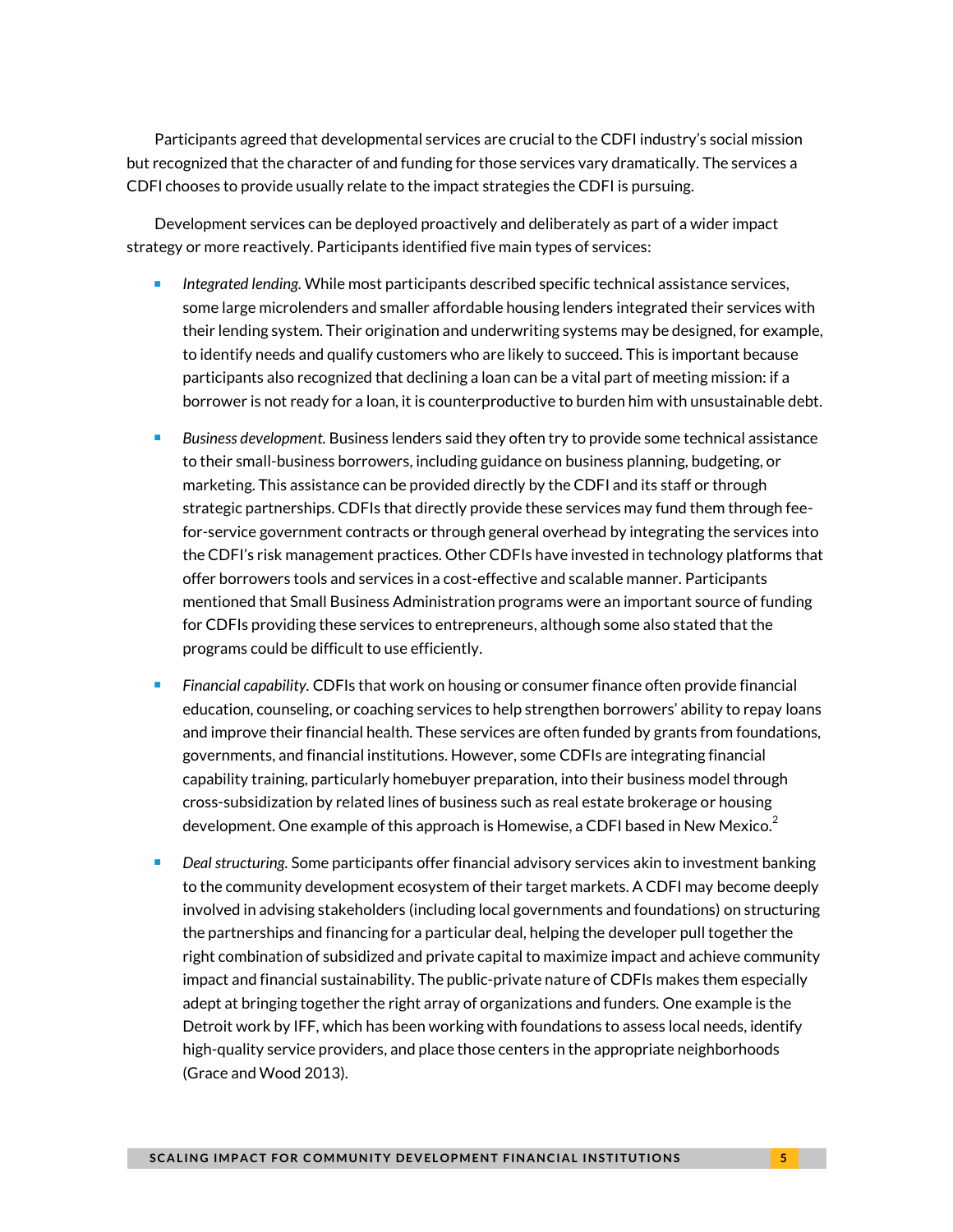*Policy research and advocacy.* Most participants engaged in some form of policy advocacy, particularly if it could increase funding for the CDFI, directly or through improvement of the context within which funders operate. For example, many CDFIs have been trying to obtain improvements in the Community Reinvestment Act's regulations and implementation. However, only a subset of participants engage in wider advocacy on issues related to the needs of their target communities. Some said they had to address predatory lending to prevent the loss of wealth in their communities and level an unfair playing field when competing against predatory lenders. Others worked in coalitions on issues such as immigrant services or increasing the minimum wage because they recognized that financial products and services alone could not meet the community development needs of their customers.

Participants acknowledged that policy work requires a unique skill set, and not all CDFIs can easily invest in the data analysis or storytelling resources required for effective policy engagement. Perhaps the most prominent example of a CDFI moving into policy advocacy is the Center for Responsible Lending, which has become the leading voice on predatory lending issues nationwide and is affiliated with Self-Help, a North Carolina–based CDFI. More recently, the Responsible Business Lending Coalition brought for-profit and nonprofit small business lenders together, including some CDFIs, to design the Small Business Borrowers' Bill of Rights, which includes transparent pricing and terms and fair collection practices among its six fundamental financing rights.

Participants agreed they must be strategic about which services they provide and with what intensity. They make every effort to connect developmental services to their business model so services help improve balance sheets overall. They also think carefully about how to structure the work and whether to house it in a separate, related entity. Because a strong balance sheet is so critical to raising the debt and equity capital needed to deliver financial services to underserved communities, some CDFIs created subsidiaries to make sure they could deliver the right level of services without jeopardizing the balance-sheet strength of the parent CDFI.

Participants agreed that to be poised for growth, a CDFI must understand the business rationale for its services. As the old saying goes, "no margin, no mission," and participants said technical assistance services or wider field-building could not come before the fundamentals of underwriting, funding, and managing deals well and on a timely basis. As CDFIs grow, it can be difficult to deliver these services cost-effectively, and some participants said their mix of services and the amount they could deliver evolved as the CDFI grew.

#### Lessons from CDFIs Expanding Their Footprints

Some participants had expanded their work by extending geographic reach, increasing volume in existing markets, reaching more-distressed markets, creating new products or services, or some combination of these approaches. Since a growing balance sheet does not necessarily equate to scaling impact, participants said they looked at the needs of their target markets and the effect they wanted to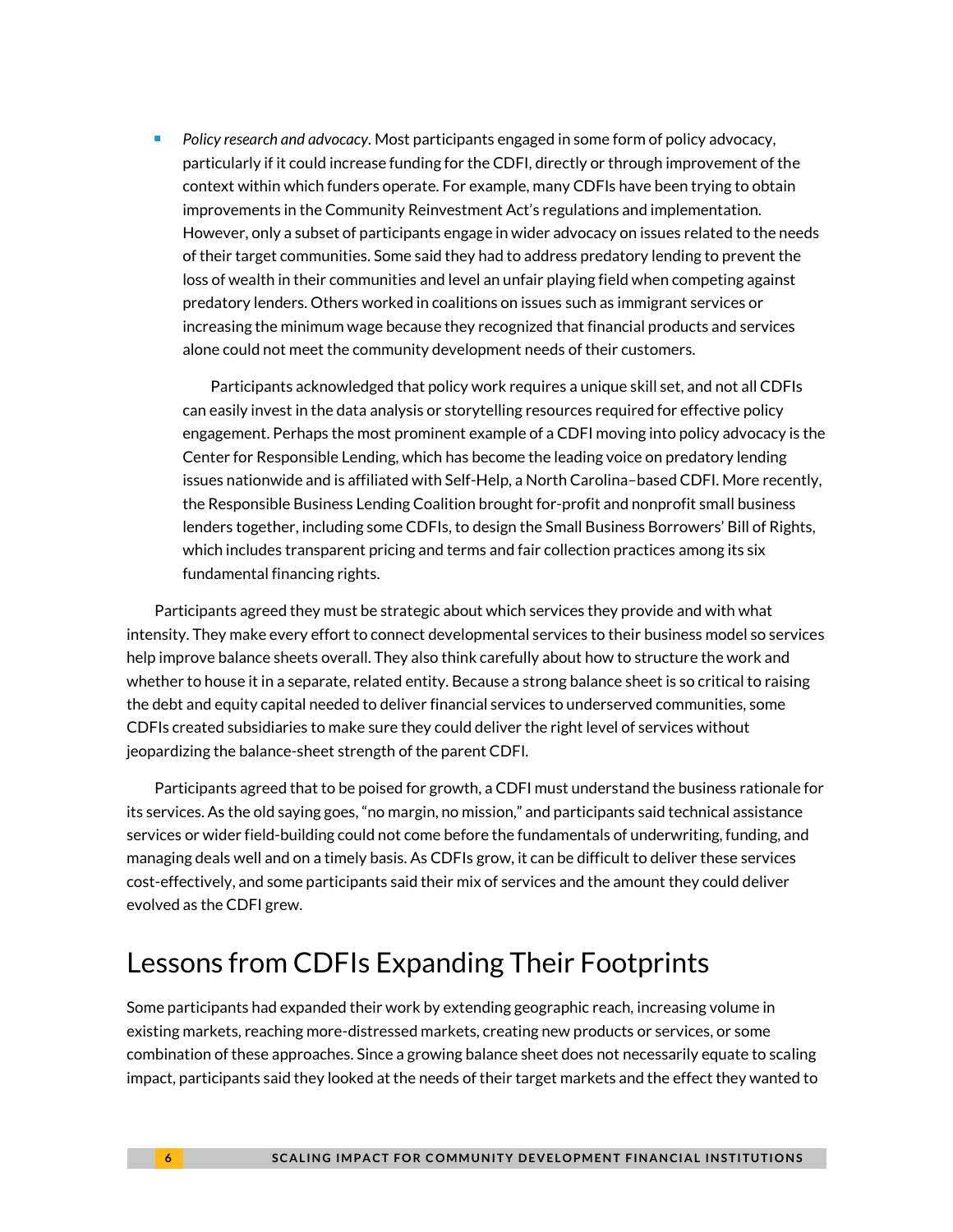have when deciding whether and how to grow. This, they said, helped determine the mix of financial services and technical assistance they would try to offer to new markets. Expansion is a risky venture, and a source of flexible subsidy or risk capital is essential for participants looking to grow and adapt to changing conditions in low-income and underserved communities.

Participants shared positive and negative experiences of expansion:

- *Technology offers new opportunities for CDFIs able to adapt.* CDFIs are now looking to leverage their data or partner with financial technology (fin tech) companies in new ways to modernize their approach to origination, underwriting, and lending. Participants recognized that technology will be critical to the industry's ongoing relevance and are trying to find the requisite resources to experiment with combining the best of the old and the new to scale impact for communities in need. Some said the key was hiring tech-savvy staff to improve the CDFI's ability to adopt and adapt technology into its business model. These ventures are relatively new, so results remain to be seen. One such partnership is between Opportunity Fund, Craft[3](#page-9-2), and Lending Club. $^3$  Lending Club will automatically refer its declined loans to these two CDFIs if the application came from one of their target markets.
- *Growth allows CDFIs to invest in innovation and product development or take on work in moredistressed communities.* Some participants said one unexpected benefit of growth was the financial leeway to experiment with new products and services or work in harder-to-serve places. CDFIs had room to fail because small, risky bets would not jeopardize the financial health of the whole organization. In this way, expansion can allow a CDFI to become more innovative or reach additional communities, or those with greater challenges.
- *Expanding successfully requires a strong foundation of trusted relationships.* Numerous participants underscored the importance of trust and relationship-building. To grow successfully, a CDFI must deeply understand its target market. Expanding to new markets requires intense commitment to building trust with local leaders or community-based organizations. A focus on transparency and the early assignment of clearly defined roles and responsibilities were key to building trust. Capital Impact Partners' expansion into Detroit was seen by some as a compelling example of building trust and relationships, given its work with Midtown Detroit, Inc., and Invest Detroit as it grew. Some approached geographic expansion by hiring local experts or staff with linguistic or cultural competencies and training them in finance and credit analysis. VEDC's expansion from the Los Angeles area to broader California, and now to multiple states, was seen by participants as emblematic of this approach.
- *State, local, and federal agencies can all be important partners in growing a CDFI's footprint.* Many participants described their success with expanding through local or state government programs and traditional and nontraditional federal resources. CDFIs in states as diverse as South Carolina and Washington have benefited from state programs, both as conduits for federal funds such as the State Small Business Credit Initiative (Vasiloff 2015) and with purely local resources. Some said they were increasingly focused on developing relationships with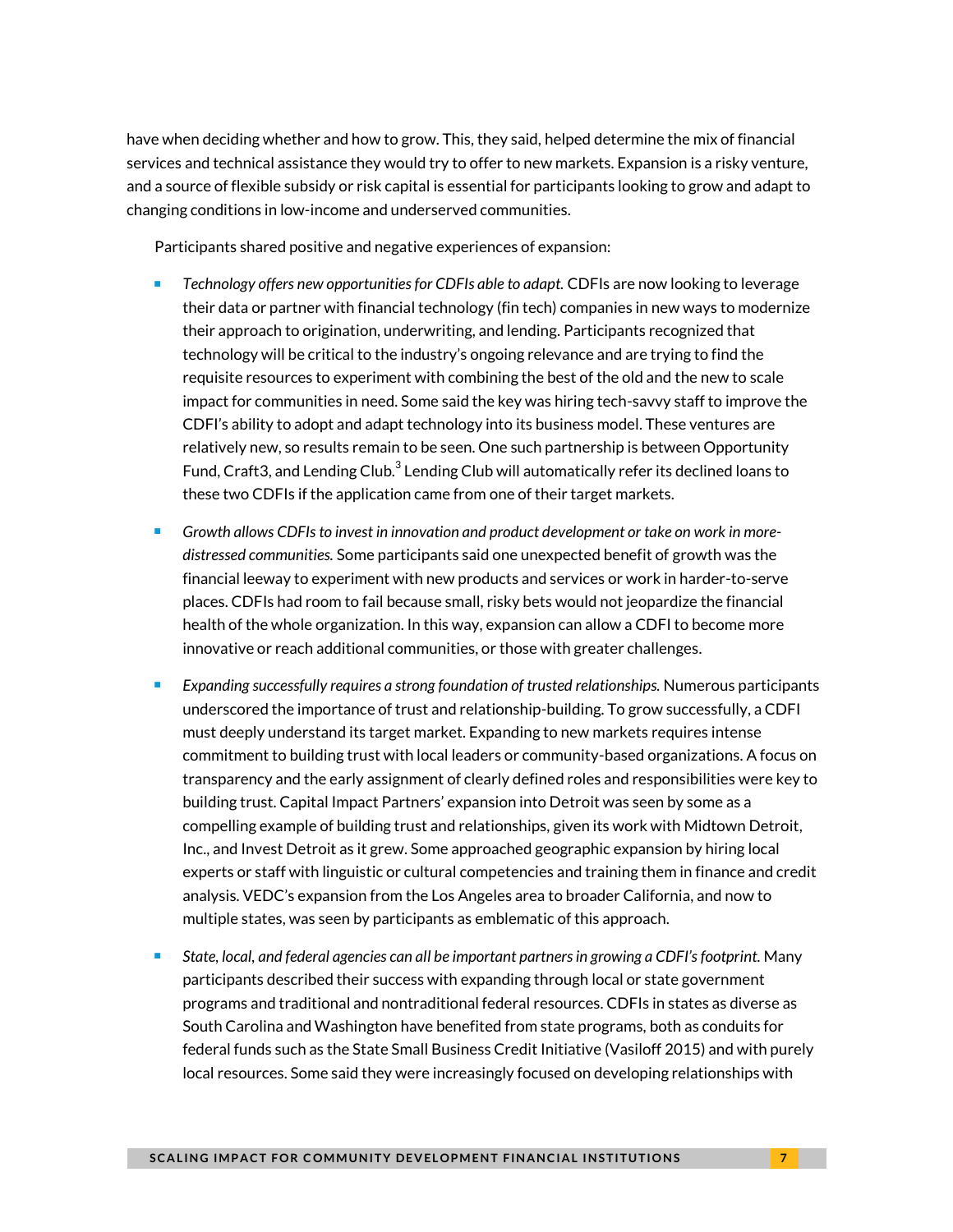state and local financing sources to cultivate new funding sources. Others found federal agencies like the Small Business Administration a welcome source of funding through their microloan or Community Advantage programs. All agreed that the CDFI Fund's CDFI Program continues to be unique source of capital; few other sources offering unrestricted equity-like funding serve as a dependable source of balance-sheet strength and resilience for the industry. But the CDFI Program is subject to federal budgetary pressures, and demand will continue to outpace supply. As CDFIs expand to additional geographies or product lines, these unrestricted funds will likely be spread thinner, raising the importance of continuing to develop other sources of flexible funds.

Some CDFIs expressed concern that government programs, especially federal ones, were moving toward a secured lending model, in contrast to the traditional unsecured balance-sheet funding. This is particularly true of larger, long-term funding sources such as the CDFI Fund's Bond Guarantee Program and the Federal Home Loan Bank programs. Participants were concerned that the precedent these programs were setting might weaken the industry's prior capitalization strategy of placing public sources in an unsecured, first-loss position to attract more affordable private capital at scale. As one participant put it, "The most important thing we [CDFIs] do is to shape capital. Our radical act is to shape capital in a way that those without it can succeed. And we cannot do that, we cannot be helpful to people, without stable sources of equity capital."

Participants also offered caution about what growth could achieve and whether growth was always desirable. Some preferred to remain relatively high-touch lenders who spend time structuring each deal and stay in frequent contact with borrowers to help restructure loans if needed. Even participants who had grown or were expecting to grow expressed concern in three areas:

- *Not all forms of expansion result in operational efficiencies for a CDFI.* The industry has long focused on growth as a means to fiscal sustainability, and many CDFIs have grown their balance sheets and lowered their operating costs. However, some participants noted that growth did not always bring operational efficiencies or major cost savings. Adding new product lines or substantially increasing the volume of an existing product may require new investments in infrastructure or systems. In other instances, meeting social performance goals meant investing in relationship-building in new areas or opening new offices.
- *A CDFI cannot fill every role in a local community development ecosystem.* Expanding to places with deep need or weak community development infrastructure was an exceptional challenge for participants. Communities must have the right absorptive capacity to successfully deploy community investments.<sup>[4](#page-9-3)</sup> CDFIs finance community development but cannot take on all the roles of a community developer: organizing residents, identifying community needs, functioning as a project developer or manager. CDFIs can help *support* the development of the wider community development ecosystem. For example, when the community is only able to support smaller transactions, a CDFI may decide to do the deal despite a lower return and higher transaction cost. CDFIs might also spend more time offering technical assistance or developing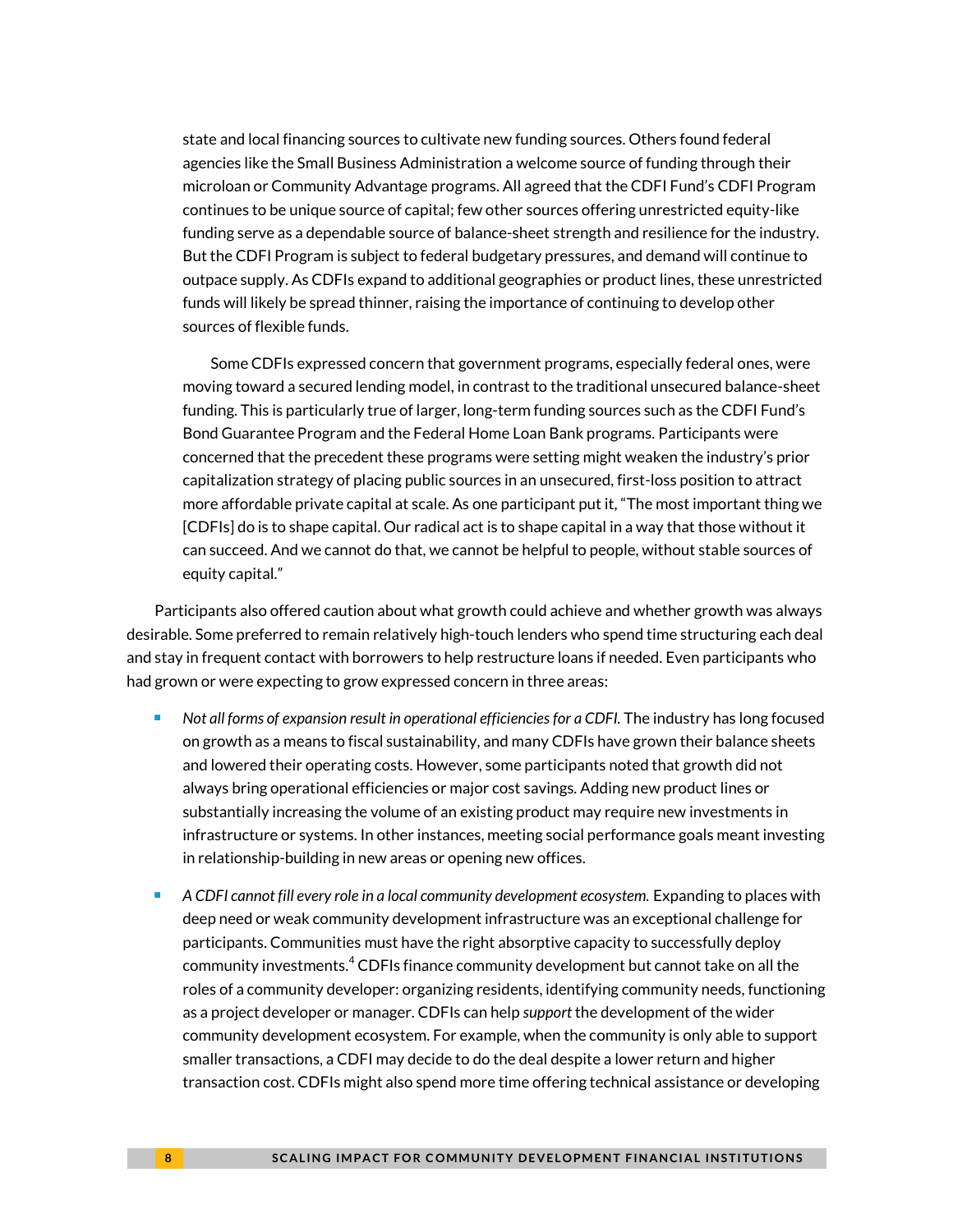relationships to lay a solid foundation for transactions in a lower-capacity area, charging higher fees or securing grant funding to help recoup the additional costs. Some participants noted that this challenge was particularly acute in places that were historically poorer, lower density, less urban, and with fewer investors motivated by the Community Reinvestment Act to help build and sustain their community development ecosystem.

 *Public-sector programs could improve how CDFIs balance size and scale objectives.* Participants agreed that two important sources of capital are the new markets tax credit (NMTC) and the CDFI Bond Guarantee Program. However, many felt that neither program is well suited for supporting CDFIs focused on deepening impact. Instead, both programs encourage large loan sizes and do not give enough consideration to applicants who might achieve greater impact with smaller projects. Some CDFIs have been able to overcome those disincentives: Coastal Enterprises Inc.'s (CEI) NMTC program has developed partnerships to originate smaller loans in hard-to-serve rural communities, extending CEI's reach and enabling partners to benefit from the NMTC program and more cost-effectively manage the program's administrative complexities.

### Conclusion: How to Finance the Scaling of Impact

The CDFI industry's history of success is driven by its ability to learn, adapt, collaborate, and innovate while staying focused on mission. Careful financial stewardship and strong support from funders, including an increase in federal funding, allowed the industry to weather the Great Recession with few institutions forced to close. Many were even able to design new products and services to meet new needs, such as foreclosure rescue services.

With the uneven nature of the recovery from the Great Recession, many public- and private-sector partners are turning to CDFIs to address the challenges posed by greater economic inequality and exclusion. But CDFIs are being asked to respond at a moment of public-sector austerity and decreased (or more expensive) resources from traditional private sources such as Community Reinvestment Act– motivated banks. The secured lending structure of some public programs, like the Bond Guarantee Program and Federal Home Loan Bank programs, may weaken the industry's capitalization strategy of placing public sources in an unsecured, first-loss position to attract more affordable private capital at scale, in turn potentially limiting growth. In addition, many parts of the country still lack access to CDFIs. The industry needs to determine the best way to expand the reach of its services and adapt its business model to today's funding realities. And CDFIs must do it while preserving—and expanding—their impact. As one participant warned, "A lot of us confuse scale with size, at peril to our missions."

CDFIs, now established as serious players in financing equitable economic development in underserved communities, face the challenge of bringing new equity and debt investors to the sector while adapting to technological changes (Nowak 2015). CDFIs need both a healthy income statement and a healthy balance sheet to meet the increased demand for their services. Having the right forms of capital, both debt and equity, will be a critical factor in the industry's continued growth. In addition to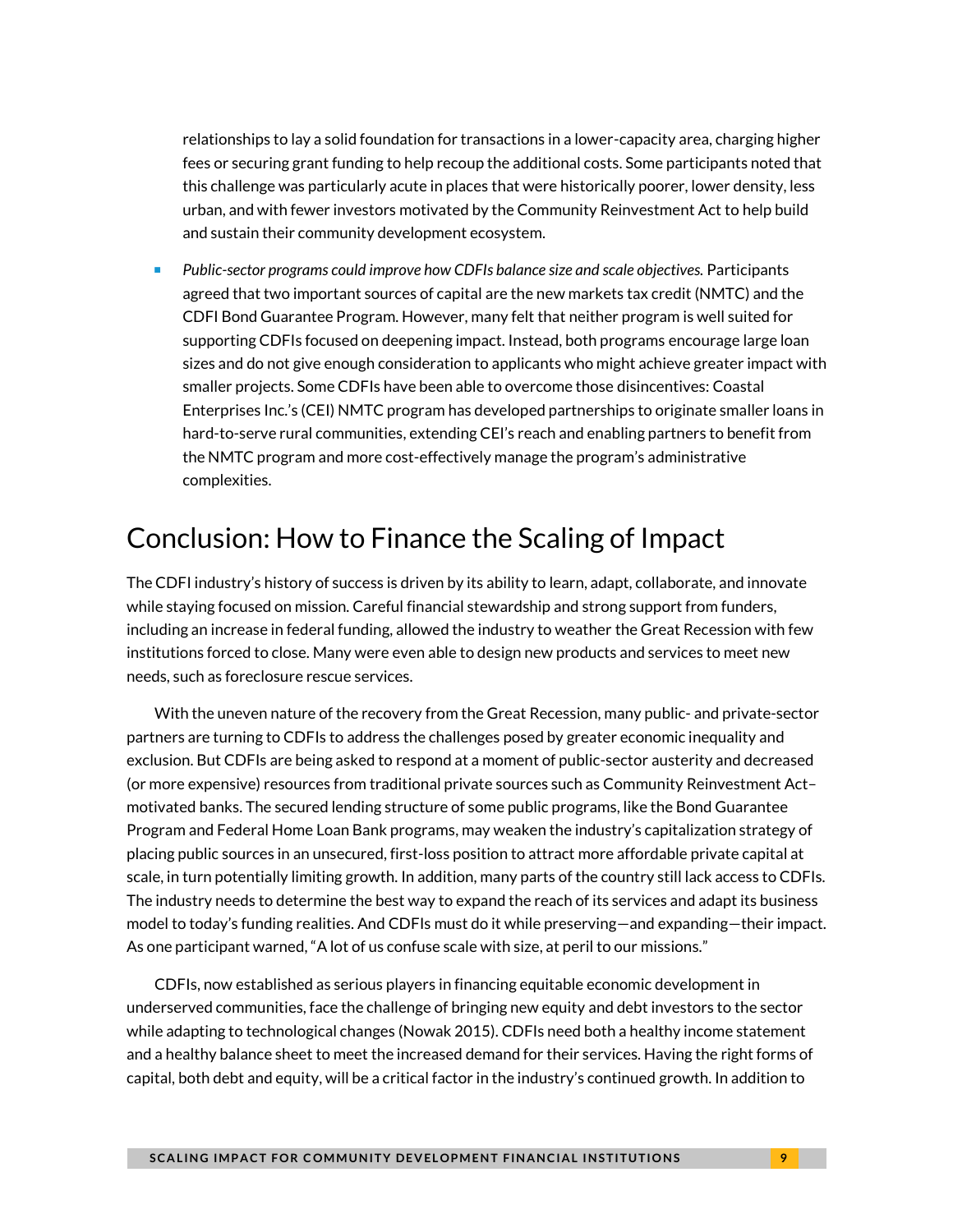growth in equity—from retained earnings, the CDFI Fund, philanthropic investors, or other sources— CDFIs will be looking to mission funders, who invest at concessionary rates to drive the institutions' mission, as well as the continued support of market-rate lenders who can offer the large-volume funding necessary to meet the needs of America's underserved communities.

#### **Notes**

- <span id="page-9-0"></span>1. For more background on CDFIs, see Swack, Northrup, and Hangen (2012).
- <span id="page-9-1"></span>2. For a description of the Homewise model, see Theodos, Plerhoples Stacy, and Monson (2015).
- <span id="page-9-2"></span>3. For a more detailed description, see Eric Weaver, "Opportunity Fund Partnering with Lending Club, President Clinton Announces," Opportunity Fund, June 11, 2015, [http://www.opportunityfund.org/media/blog/clinton](http://www.opportunityfund.org/media/blog/clinton-announces-partnership-between-opportunity-fund-and-lending-club)[announces-partnership-between-opportunity-fund-and-lending-club.](http://www.opportunityfund.org/media/blog/clinton-announces-partnership-between-opportunity-fund-and-lending-club)
- <span id="page-9-3"></span>4. For a more in-depth discussion of taking a system's view of community investing and understanding absorptive capacity, see Hacke, Wood, and Urquilla (2015).

## References

- Grace, Katie, and David Wood. 2013. *Expanding the Geographic Reach of Community Investment: The IFF Case Study.* New York: Initiative for Responsible Investment; Washington, DC: Living Cities.
- Hacke, Robin, David Wood, and Marian Urquilla. 2015. *Community Investment: Focusing on the System*. Troy, MI: Kresge Foundation[. http://kresge.org/sites/default/files/Kresge-Community-Investment-Focusing-on](http://kresge.org/sites/default/files/Kresge-Community-Investment-Focusing-on-the%20System-March%202015.pdf)[the%20System-March%202015.pdf.](http://kresge.org/sites/default/files/Kresge-Community-Investment-Focusing-on-the%20System-March%202015.pdf)
- Nowak, Jeremy. 2015. "CDFI Growth and Capitalization." Presentation given at the 2015 Opportunity Finance Network Conference, Detroit, MI, November 9.

[http://conference.ofn.org/2015/docs/J\\_Nowak\\_2015\\_OFNConference\\_Slides.pdf.](http://conference.ofn.org/2015/docs/J_Nowak_2015_OFNConference_Slides.pdf)

- Swack, Michael, Jack Northrup, and Eric Hangen. 2012. *CDFI Industry Analysis: Summary Report.* Durham, NH: Carsey Institute.
- Theodos, Brett, Christina Plerhoples Stacy, and William Monson. 2015. *A New Model for the Provision of Affordable Homeownership*. Washington, DC: Urban Institute[. http://www.urban.org/research/publication/new-model](http://www.urban.org/research/publication/new-model-provision-affordable-homeownership)[provision-affordable-homeownership.](http://www.urban.org/research/publication/new-model-provision-affordable-homeownership)
- Vasiloff, Jennifer. 2015. *Best Practices from Participating States: Partnering with Community Development Financial Institutions (CDFIs).* Washington, DC: US Department of the Treasury[. https://www.treasury.gov/resource](https://www.treasury.gov/resource-center/sb-programs/Documents/SSBCI%20CDFI%20Paper%202-27-15%20-%20final.pdf)[center/sb-programs/Documents/SSBCI%20CDFI%20Paper%202-27-15%20-%20final.pdf.](https://www.treasury.gov/resource-center/sb-programs/Documents/SSBCI%20CDFI%20Paper%202-27-15%20-%20final.pdf)

### About the Authors

**Brett Theodos** is a senior research associate at the Urban Institute.

**Sameera Fazili** is a consultant with the Urban Institute.

**Ellen Seidman** is a senior fellow at the Urban Institute.